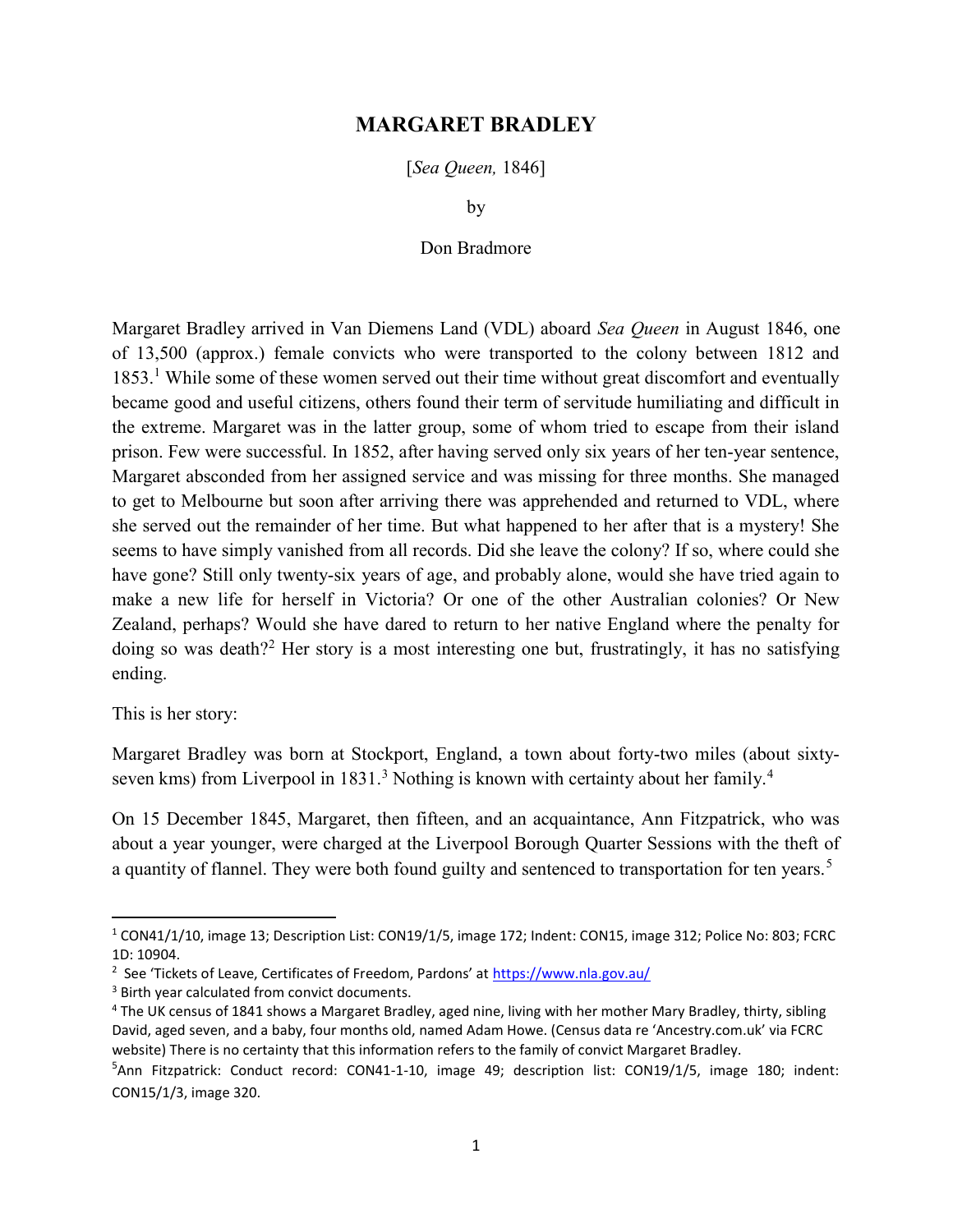It was not the first conviction for either of them. Margaret had had three prior convictions, all for stealing clothes, and had spent short periods of time in gaol.<sup>6</sup> Ann had also served short gaol terms for the theft of dress materials.<sup>7</sup>

After their trial, both were held for five months in gaol in England awaiting a convict ship to carry them to VDL. Margaret's gaol report states only that she was single and had had prior convictions.<sup>8</sup> Ann's gaol report, as well as stating that she was single and had had previous convictions, noted that she had been 'latterly a prostitute'.<sup>9</sup>

Eventually, Margaret and Ann were put aboard the convict ship Sea Queen which, with 170 female prisoners, sailed from Woolwich on 12 May 1846 and reached Hobart on 29 August that year. In his medical report, the ship's surgeon, Dr. T.W. Jewell, wrote that Margaret was 'well behaved' during the passage.. Of Ann, he noted that she had been 'indifferent, quarrelsome and irritable', adding that she 'requires looking after'.<sup>10</sup>

After disembarkation, both were sent to the Anson, the hulk of a former naval vessel that had been moored in the Derwent River near Risdon in 1844 to be used to house female convicts in order to alleviate the overcrowding at the Cascades Female Factory. They were to be kept there for a probation period of six months before becoming eligible to be hired into service by settlers.<sup>11</sup> It is unlikely that they had contact with each other again after that.

Upon arrival at Hobart, Margaret had been described as being sixteen years old, with a freckled complexion, snubbed nose, brown hair and grey eyes. Her most striking physical characteristic, however, was her height; she was only four feet and six inches (about 146 cms) tall. She stated that she was a Protestant and a housemaid by trade.<sup>12</sup>

In VDL, Margaret was not as 'well behaved' as the report of the *Sea Queen's* surgeon might have led the authorities to believe. On 23 July 1847, after less than twelve months in the colony and now assigned to the service of Watkins, she was charged with 'misconduct in having sexual intercourse with a prisoner constable in the police office yard'.<sup>13</sup> (The term 'prisoner constable' sounds strange but it was not uncommon for prisoners still under sentence to be appointed constables at that time. Policing was a difficult job with such a large number of desperate and

<sup>6</sup> CON41/1/10, image 13.

<sup>7</sup> CON41-1-10, image 49.

<sup>8</sup> CON41/1/10, image 13.

<sup>9</sup> Gaol report from 'Prison Register' as quoted by T. Creaney, 'Ancestry U.K.' via FCRC website at www.femaleconvicts.org. There is no mention of Ann Fitzpatrick as a prostitute on her convict documents in VDL. <sup>10</sup> http://members.iinet.net.au/~perthdps/convicts/shipsTAS.html; CON41-1-10, image 49.

<sup>&</sup>lt;sup>11</sup> CON41/1/10, image 13; hulk 'Anson', see FCRC website at www.femaleconvicts.org

<sup>12</sup> Description List: CON19/1/5, image 172; Indent: CON15, image 312.

<sup>13</sup> CON41/1/10, image 13.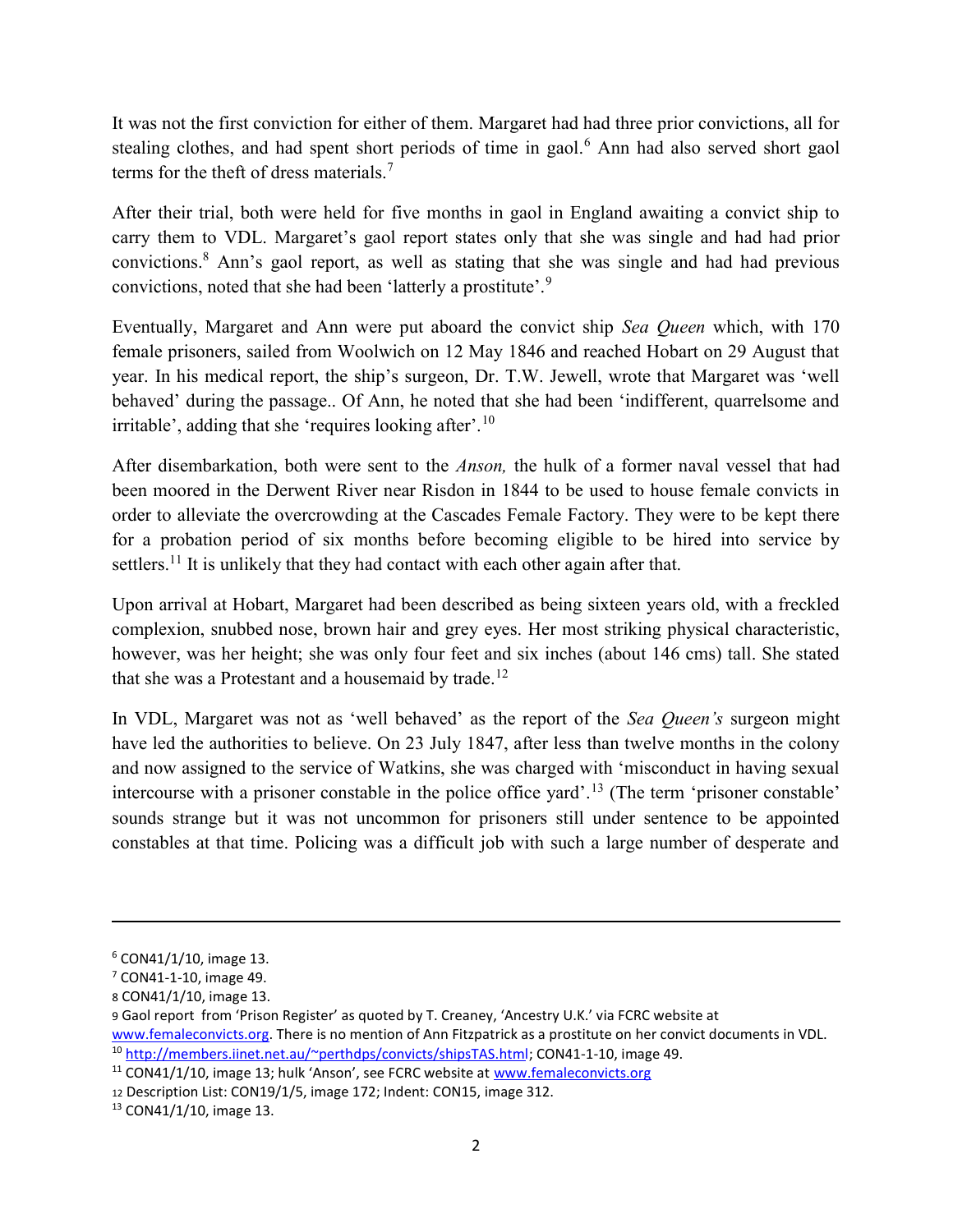dangerous convicts in the colony; it required equally tough men to keep them in order.)<sup>14</sup> For her offence on this occasion, Margaret was ordered to serve six months with hard labour at the Cascades Female Factory in Hobart.

That sentence, however, failed to teach Margaret a lesson. On 14 March 1848, just a couple of months after her release and now in the service of Levey, she was charged 'with having sexual intercourse with a man' and returned to the Female Factory for another three months with hard labour. $15$ 

As it happens, Margaret was to commit only one more offence in the colony – four years later but it was to be an outrageous one!

Before that, however, much had happened in her life.

On 24 July 1848, a ticket-of-leave convict, Thomas Johnston, had applied for permission to marry Margaret and, on 14 August that year, they were wed at St George's Church of England, Battery Point, Hobart. Margaret's age is shown on the marriage entry as twenty-three. Johnston's age is shown as thirty-six but it is likely that he was a little older than that.<sup>16</sup>

Johnston's story is a complex one. A silver-plater by trade, and known to some as 'William Hazleton', he was a native of Belfast, Ireland. On 16 January 1829, he had been convicted at the Suffolk Quarter Sessions and sentenced to transportation for seven years. His conduct record reveals that, by 29 August that year, he was a prisoner in New South Wales. Assigned as a labourer shortly afterwards, he was charged on 6 November 1829 with 'neglect of duty and threatening his master's life' and spent the next six months in irons. On 15 February 1832, he received twenty-five lashes for absconding and, on 6 April 1835, another twenty-five for again 'absenting' himself.<sup>17</sup>

However, worse was still to come! On 8 November 1836, he was charged in the Supreme Court, Sydney, with an 'unnatural crime with a boy' (that is, sodomy). Although he continued to maintain that he was innocent of the charge, he was sentenced to life, in solitary confinement, at Norfolk Island. There, he was charged with only one offence – having tobacco in his possession – for which his original sentence was extended by three months.<sup>18</sup>

 $\overline{a}$ 

<sup>&</sup>lt;sup>14</sup> CON41/1/10, image 13; see, for instance, https://www.abc.net.au/news/2019-09-28/tasmanian-police-georgerex-laurence-donovan-remembrance-day/11555594

 $15$  CON41/1/10, image 13; it is not known whether her partner this time was the same man..

<sup>&</sup>lt;sup>16</sup> Johnston: CON33/1/68, image 27; permission to marry: CON52/1/2, page 249 and Colonial Times, 28 July 1848, p.4; marriage: RGD37/1/7/1733/1848, Hobart. Johnston's age was shown as thirty-six when he arrived in VDL in 1845; if that is correct, he would have been about thirty-nine when he married Margaret Bradley in 1848.  $17$  CON33/1/68, image 27; the crime for which he was convicted in Suffolk is unknown.

 $18$  CON33/1/68, image 27; it is thought that the ship which took Johnston to N.I. was 'Norfolk' which had arrived in VDL in August 1835 and was then making its way back to England.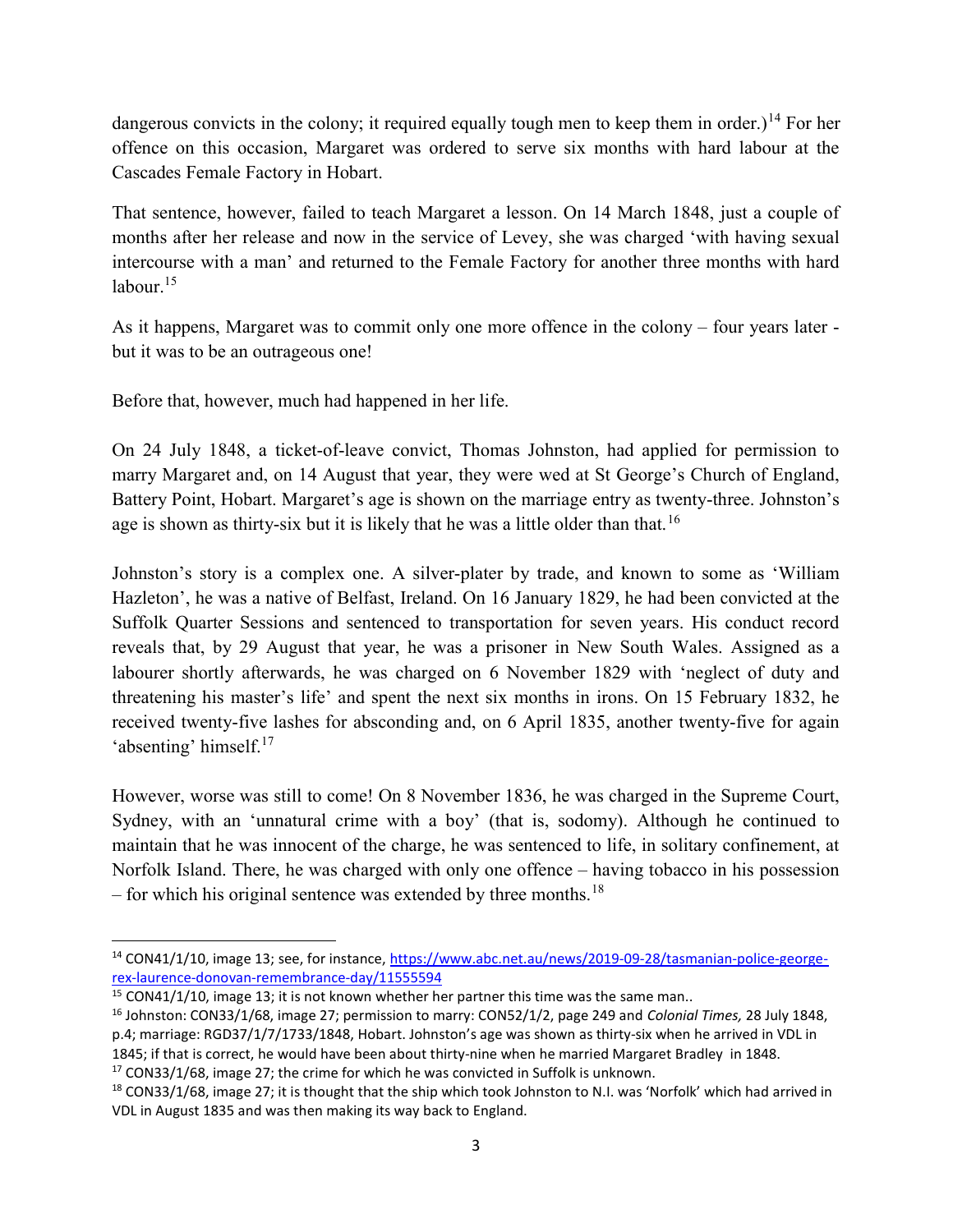But, despite having been banished to Norfolk Island for life, for some unknown reason Johnston was shipped off to VDL per the vessel Governor Phillip in 1845.<sup>19</sup>

Arriving in the colony on 26 July 1845, Johnston was described as being thirty-six years old, single, five feet and six inches (about 170 cms) tall with a fresh complexion and brown hair. On his right forearm, he had a tattoo of 'a man dressed in flowery garments, feathers in his cap'; on his left arm he had a tattoo of a woman. A cross was tattoo-ed between the thumb and forefinger of his left hand and he wore a ring on his third finger.<sup>20</sup>

In VDL, Johnston was well behaved. On 20 October 1846, he was granted a ticket of leave and on 22 August 1848, a month after his marriage to Margaret, his conditional pardon was approved. $21$ 

Soon after the marriage, Margaret, too, was granted a ticket of leave.<sup>22</sup> However, her marriage might not have been a happy one. There is no evidence of her ever having adopted the 'Johnston' surname, or of the couple living together, or of children being born to them.

Around September 1852, Margaret committed her third, and most serious, offence. Probably as a stowaway – and possibly with the connivance of some of her rogue policemen friends - she absconded from her service and managed get to Melbourne in the neighbouring colony of Victoria where she remained free until apprehended three months later. A reward of £5 was offered for any information leading to her apprehension.<sup>23</sup>

Margaret was not the first female prisoner to attempt to escape their penal servitude in VDL in this way. Since the early 1820s, women had been concealing themselves aboard ships about to leave the colony. It might have been more recent attempts, however, which prompted Margaret to try it. In June 1850, for instance, Catherine Woods (a fellow prisoner on Sea Queen, 1846) had hidden herself on the steamer *Shamrock*. In 1851, Emma Robinson (*Tory*, 1848) had climbed inside a sailor's sea-chest aboard Pilot. In the same year, Mary Morris (Emma Eugenia, 1846) had been apprehended aboard the brig Raven. In February 1852, Mary Smith (also Emma Eugenia, 1846) had been found on the barque, Favourite.<sup>24</sup>

All of these women had been discovered prior to the departure of the vessels but obviously Margaret was not deterred by that.

<sup>19</sup> CON33/1/68, image 27.

<sup>20</sup> CON33/1/68, image 27.

<sup>21</sup> CON33/1/68, image 27.

<sup>&</sup>lt;sup>22</sup> Hobart Town Gazette, 15 July 1851; Launceston Examiner, 19 July 1851, p.8.

 $23$  CON33/1/68, image 27; by this time Margaret was in service at Launceston.

<sup>&</sup>lt;sup>24</sup> See FCRC website at www.femaleconvicts.org for details.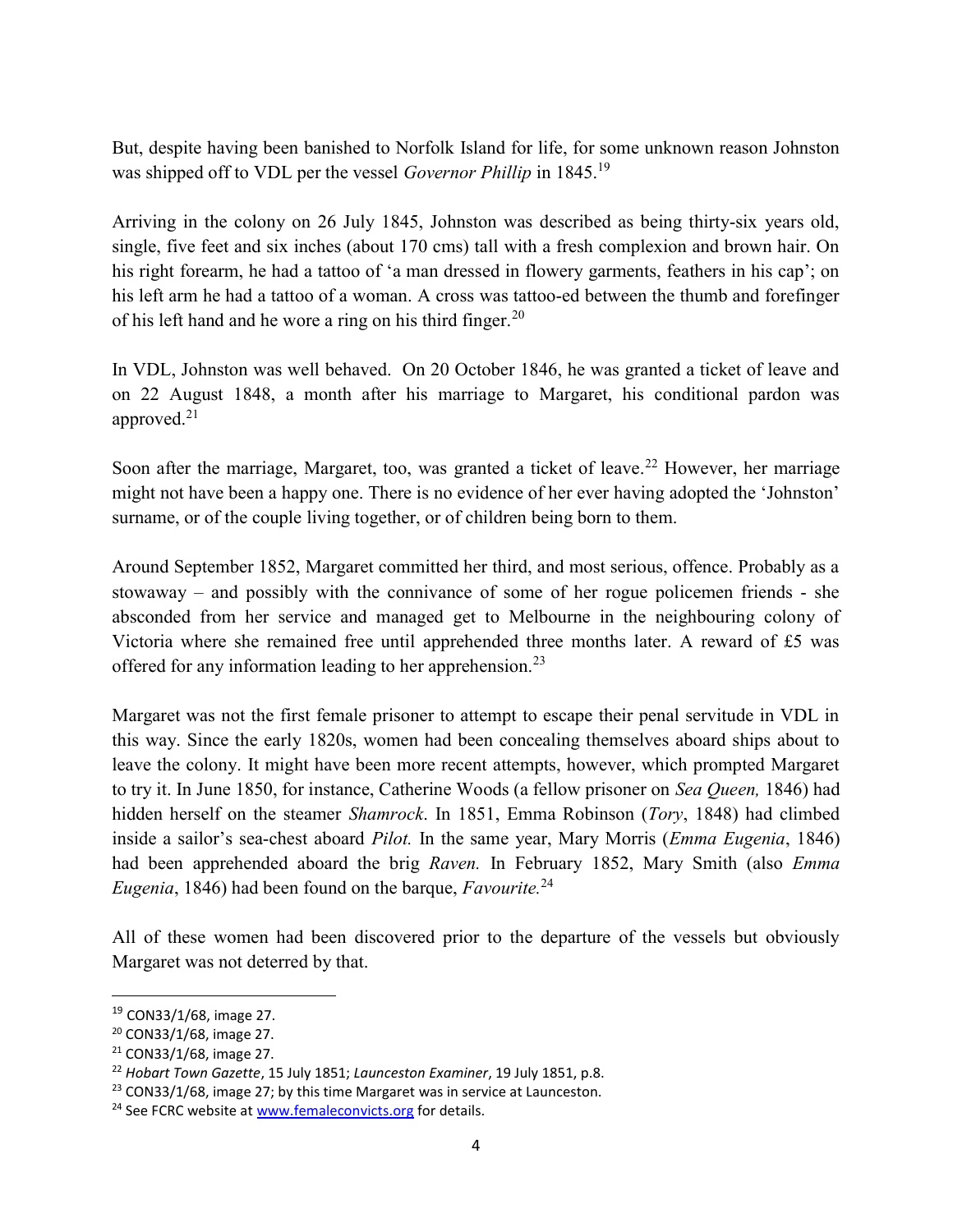How Margaret had lived in Melbourne for the three months that she was there is not known. However, on 9 December 1852, *The Argus* (Melbourne) reported that eleven escaped convicts had been captured and placed aboard the steamer Yarra Yarra under the guard of soldiers of the  $40<sup>th</sup>$  Regiment for return to VDL. The report concluded with the news that, regrettably, one of the convicts, an unnamed female, had made her escape unnoticed shortly before the vessel left the wharf.<sup>25</sup> As it happens, that unnamed female was Margaret.

But Margaret's escape from *Yarra Yarra* was to be short-lived. Within a few days she was back in custody. On 18 December 1852, The Argus reported that she had been apprehended by a constable in a draper's shop in the central Melbourne shopping district. In court the previous day, a solicitor representing Margaret had argued that, as Margaret had been pardoned for good behavior, she was no longer a prisoner of the Crown. The magistrate, however, took the word of a detective from VDL who swore that Margaret was still a ticket of leave holder and, therefore, was 'illegally at large'. The magistrate ordered her to be returned to VDL.<sup>26</sup>

Margaret's court hearing in Melbourne on 17 December was interesting in that it had exposed rampant corruption among police. According to *The Argus*, the constable who had apprehended Margaret in the draper's shop told the court that he had been offered £40 not to say anything about her - and that it was suspected that her escape from the Yarra Yarra days earlier had been connived at by the police officer into whose care the eleven convicts had been entrusted. When that news had come to the knowledge of the Superintendent of Police, a wider enquiry had been undertaken and it was soon discovered that Constable Furlong of the detective police had received a large sum of money to enable Margaret to get away. He had been summoned immediately before his superior officer and dismissed from the service. It was discovered also that acts of that kind were not uncommon and that quite a few police officers had been engaged in the same or similar practices. A number of other nefarious deeds of certain officers of the detective force had also come to light. They had been receiving large sums of money from various wrong-doers, such as brothel owners, who were bribing them to shut their eyes to criminal activities. The report of *The Argus* concluded with the news that investigation into this matter was ongoing. $27$ 

In the meantime, Margaret was back in VDL. There, her ticket of leave was revoked immediately and she was sent to prison for twelve months, with hard labour, at the Female Factory, Launceston. It was ordered also that she not be assigned in Launceston again.<sup>28</sup> Afterwards, it is

 $\overline{a}$ 

 $25$  The Argus (Melbourne), 9 December 1852, p.5.

<sup>&</sup>lt;sup>26</sup> The Argus (Melbourne), 18 December 1852, p.5; Margaret had been recommended for a conditional pardon see Hobart Town Gazette, 6 April 1852 – but it does not appear to have been issued (See CON33/1/68, image 27); it is noteworthy that Margaret's surname was given in court as 'Bradley', not 'Johnston'.

<sup>&</sup>lt;sup>27</sup> See 'Pretty Disclosures' in The Argus (Melbourne), 18 December 1852, p.5.

<sup>&</sup>lt;sup>28</sup> CON33/1/68, image 27; ticket of leave revoked, Hobart Town Gazette, 15 February 1853.